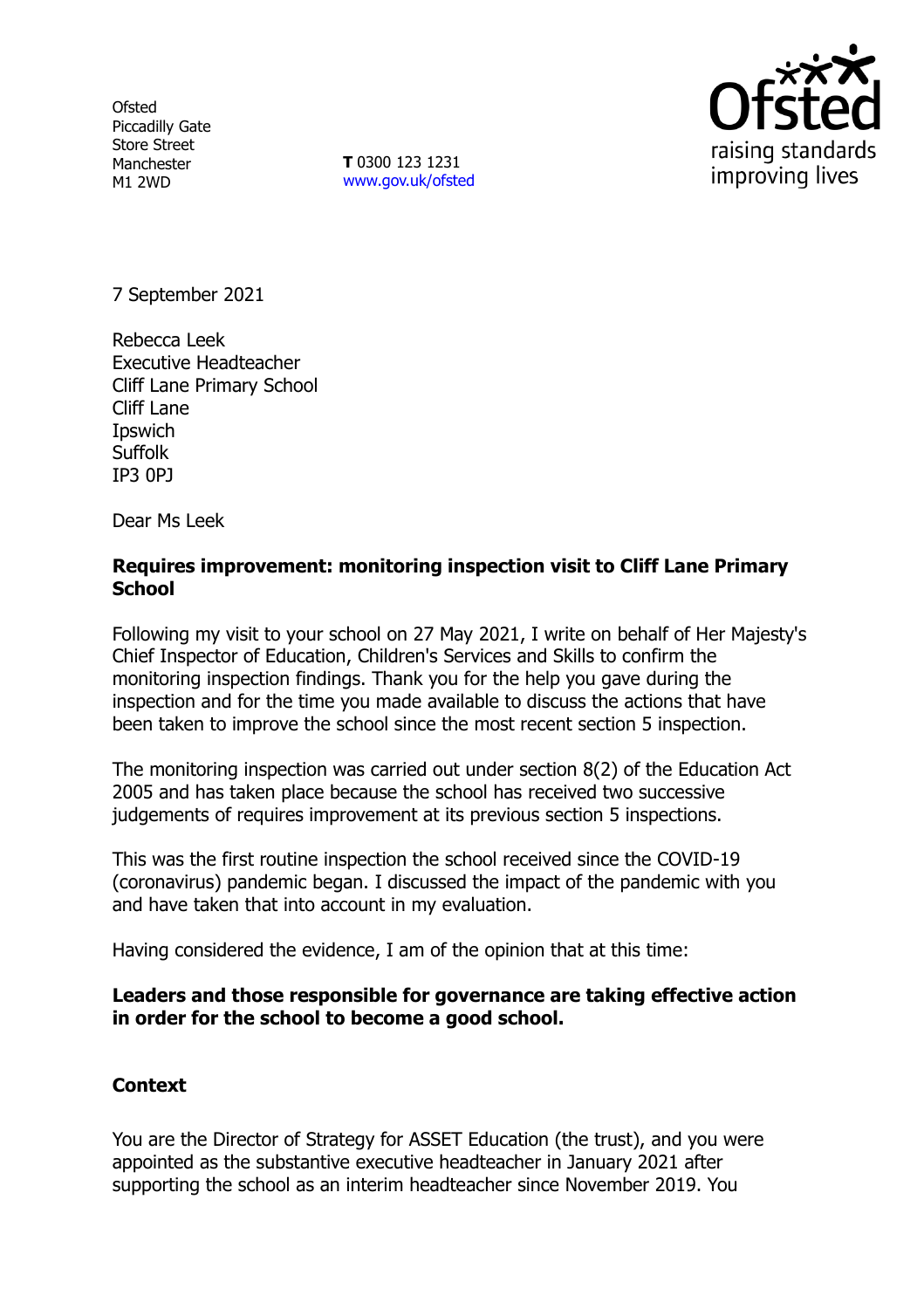## **PROTECT-INSPECTION**



represent most of the trust support for the school. You have appointed a head of school. The head of school has recently returned from a planned period of absence.

## **Main findings**

Leaders and the trust have worked diligently and quickly to address the areas for improvement identified at the previous inspection. Due to the pandemic, some of these changes are more recent.

Leaders identified that the curriculum needed a full review. Leaders have reconsidered what the curriculum content is for reading, writing and mathematics and how teachers are teaching these subjects to ensure pupils achieve well. In the wider curriculum, some subjects required a new approach. Leaders acted upon this, evaluating resources, and working on new plans with teachers.

The new curriculum was implemented in September 2020. Leaders have provided training to support subject leaders to write well-considered plans. Teachers have had training to help them teach each subject effectively. Teachers are using the curriculum plans in each subject area to build on what the pupils have learned before. Pupils are beginning to benefit from this improved approach to their learning.

Subject leaders regularly check what pupils have learned and can remember. They use this information to review and revise their plans for future learning and ensure it meets pupils' needs. Where needed, pupils are given additional support to bridge any gaps in their learning. This is helping these pupils to catch up.

Leaders make sure that pupils with special educational needs and/or disabilities (SEND) are supported, both in class and through separate specialist interventions. Staff have been trained to provide support for each pupil's needs. Pupils with SEND have timely well-planned support, which is helping them to access the curriculum and achieve well.

Reading has been a key priority for leaders. Staff support early readers to learn to read well. Books for early readers are carefully chosen by teachers to match the sounds that pupils know. Pupils develop confidence reading these books and are proud to share the progress they are making.

The library has been reorganised and there has been an increase in the books available to pupils in class. A range of high-quality texts are available that match the pupils' range of reading abilities. Older pupils talk enthusiastically about the books they are reading, often introduced to them by their teachers. This is encouraging pupils to develop a love of reading and is resulting in pupils becoming more fluent readers.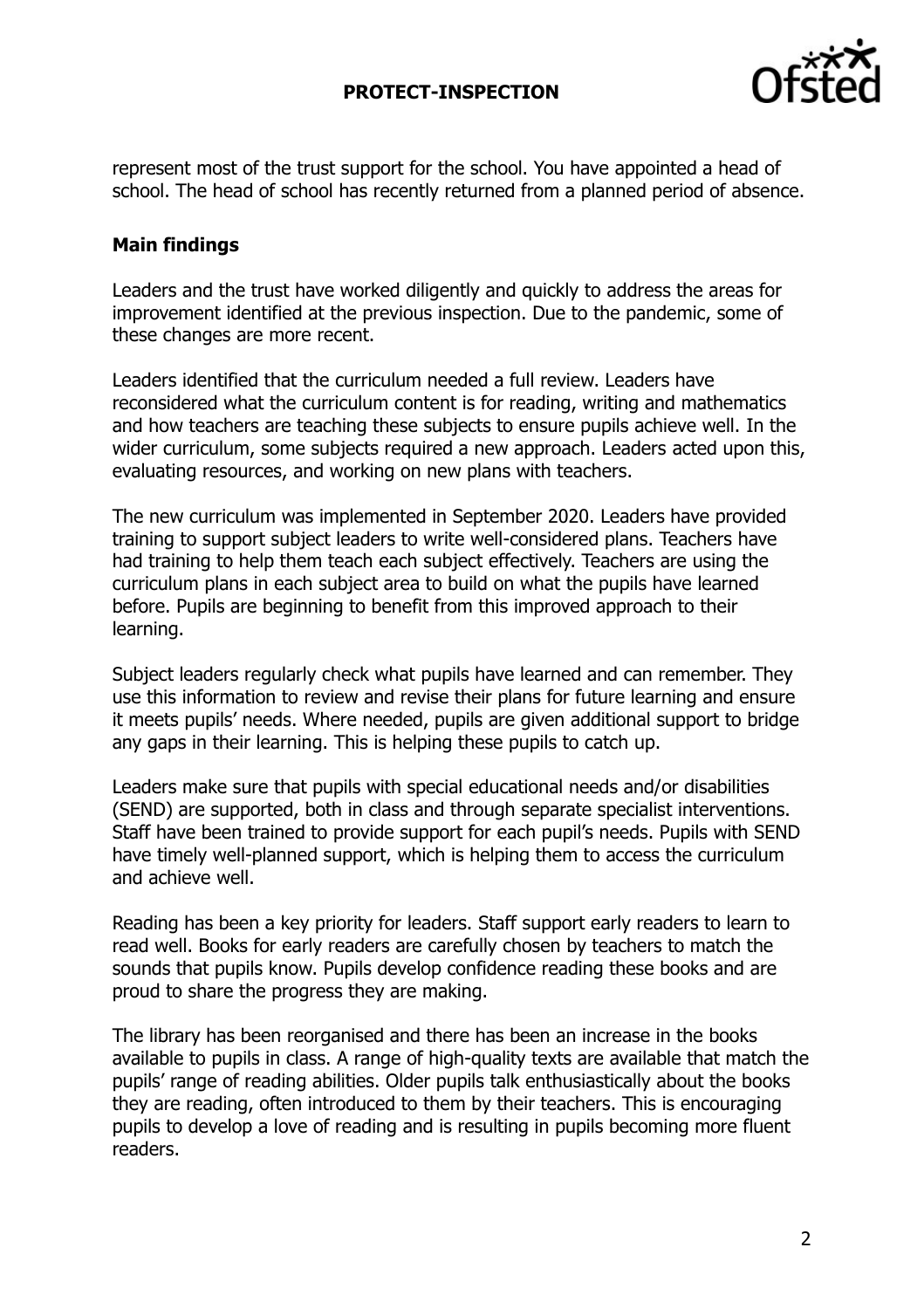## **PROTECT-INSPECTION**



Since the previous inspection, pupils' attendance has improved. Leaders have worked with their community to set higher expectations about the importance of attending school regularly. Any persistent absence is closely monitored, and support is given to families where needed.

Leaders' plans focus on the priorities for improvement. These plans provide leaders with milestones to check how the quality of education for pupils at the school is improving. Where this is not happening quickly enough, these milestone checks allow leaders to make swift changes to keep up the momentum of school improvement.

#### **Additional support**

The trust has provided specialist help to support leaders and governors to make improvements to the quality of education pupils at the school receive. This support has led to improvements in the quality of education in each subject.

Governors are receiving the support and training they need from the trust. This is helping ensure that they hold leaders to account for the quality of education at the school.

#### **Evidence**

During the inspection, I met with the executive headteacher, the head of school, other senior leaders, the trust chief executive officer, pupils, staff, and representatives of those responsible for governance to discuss the actions taken since the last inspection.

During the inspection I visited lessons and looked at pupils' work. I reviewed leaders' self-evaluation plan, internal monitoring documents by subject leaders and attendance information. I took account of the 45 responses to the staff questionnaire, looked at the 105 responses on Ofsted Parent View and reviewed 99 parent free text responses.

I am copying this letter to the chair of the governing body, the chair of the board of trustees, and the chief executive officer of the ASSET Education multi-academy trust, the regional schools commissioner and the director of children's services for Suffolk. This letter will be published on the Ofsted reports website.

Yours sincerely

Fyfe Johnston **Her Majesty's Inspector**